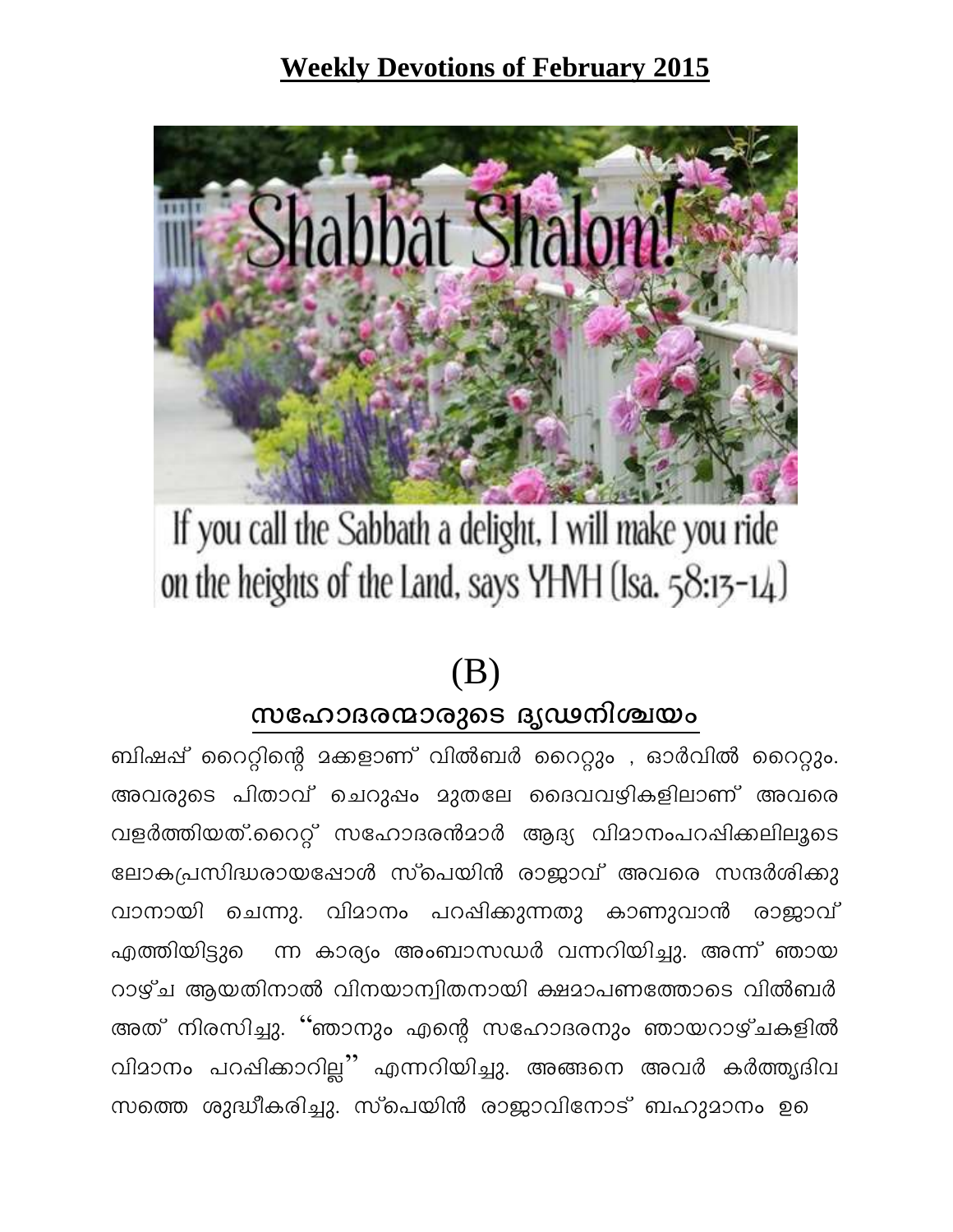കിലും അതിലും ഉന്നതനായ രാജാധിരാജനെ എങ്ങനെ ബഹുമാനി ക്കാതിരിക്കും. ഇപ്രകാരം ചിന്തിഷാൻ എത്രപേർക്ക് കഴിയും ? ആത്മ യൈര്യം ഉള്ളവർക്കേ അപ്രകാരം പറയുവാൻ കഴിയുകയുള്ളൂ.

''ചിലർ ചെയ്യുന്നതുപോലെ നമ്മുടെ സഭായോഗങ്ങളെ ഉപേക്ഷി ക്കാതെ ................... സൂക്ഷിച്ചുകൊൾക്'' (എബ്രാ 10:24)ഉപേക്ഷിക്കയില്ല എന്ന് പറയുവാൻ ധൈര്യം വേണം, ആ ധൈര്യത്തിന് പ്രതിഫലം ന്ന് ഓർക്കുക. ''അതുകൊ ് മഹാപ്രതിഫലമുള്ള നിങ്ങളുടെ ഉ൭ യൈര്യം തള്ളിക്കളയരുത്.ദൈവേഷ്ടം ചെയ്തു വാഗ്ദത്തം പ്രാപി ഷാൻ സഹിഷ്ണത നിങ്ങൾക്കാവശ്യം''(എബ്രാ:10:35,36)

#### വിശുദ്ധദിവസം എങ്ങനെ ദൈവേഷ്ടം ചെയ്യുവാൻ കഴിയും

 $Read\ 60006: (58:13,14)$ ഈ ഭാഗത്തുള്ള ചില നിർദ്ദേശങ്ങൾ (കർത്താവ് അരുളിചെയ്യുന്നത്) ശ്രദ്ധിക്കുക.

1. നീ എന്റെ വിശുദ്ധദിവസത്തിൽ നിന്റെ കാര്യാദികൾ നോക്കാതെ ശബ്ബത്തിൽ നിന്റെ കാൽ അടക്കി വയ്ക്കുക.

2. യഹോവയുടെ വിശുദ്ധദിവസം ആത്മസന്തോഷം അനുഭവിഷാൻ വ്യർത്ഥ ചിന്ത മാറ്റുക.

3. യഹോവയെ ബഹുമാനിക്കുന്നവൻ വിശുദ്ധദിവസത്തെയും ബഹു മാനിക്കും.

നിന്റെ വേലയ്ക്കു പോകുകയോ, നിന്റെ കാര്യാദികൾ 4. നോക്കുകയോ ചെയ്യരുത്.

5. വ്യർത്ഥ സംസാരത്തിൽ സമയം പാഴ്യാക്കരുത്.

ഇപ്രകാരം വിശുദ്ധദിവസത്തെ മാനിക്കുന്നവനെ യഹോവയും <u>മാനിയ്ക്കും. ''ദേശത്തിലെ ഉന്നതങ്ങളിൽ വാഹനമേറ്റി ഓടുമാറാക്കുക</u> യും, നിന്റെ പിതാവായ യാക്കോബിന്റെ അവകാശം കൊ ് നിന്നെ പോഷിപ്പിക്കുകയും ചെയ്യും'' (യെശ:58:14)

Please Read  $\sigma_{\text{B}}$  $\Omega$ : (28:1-14)